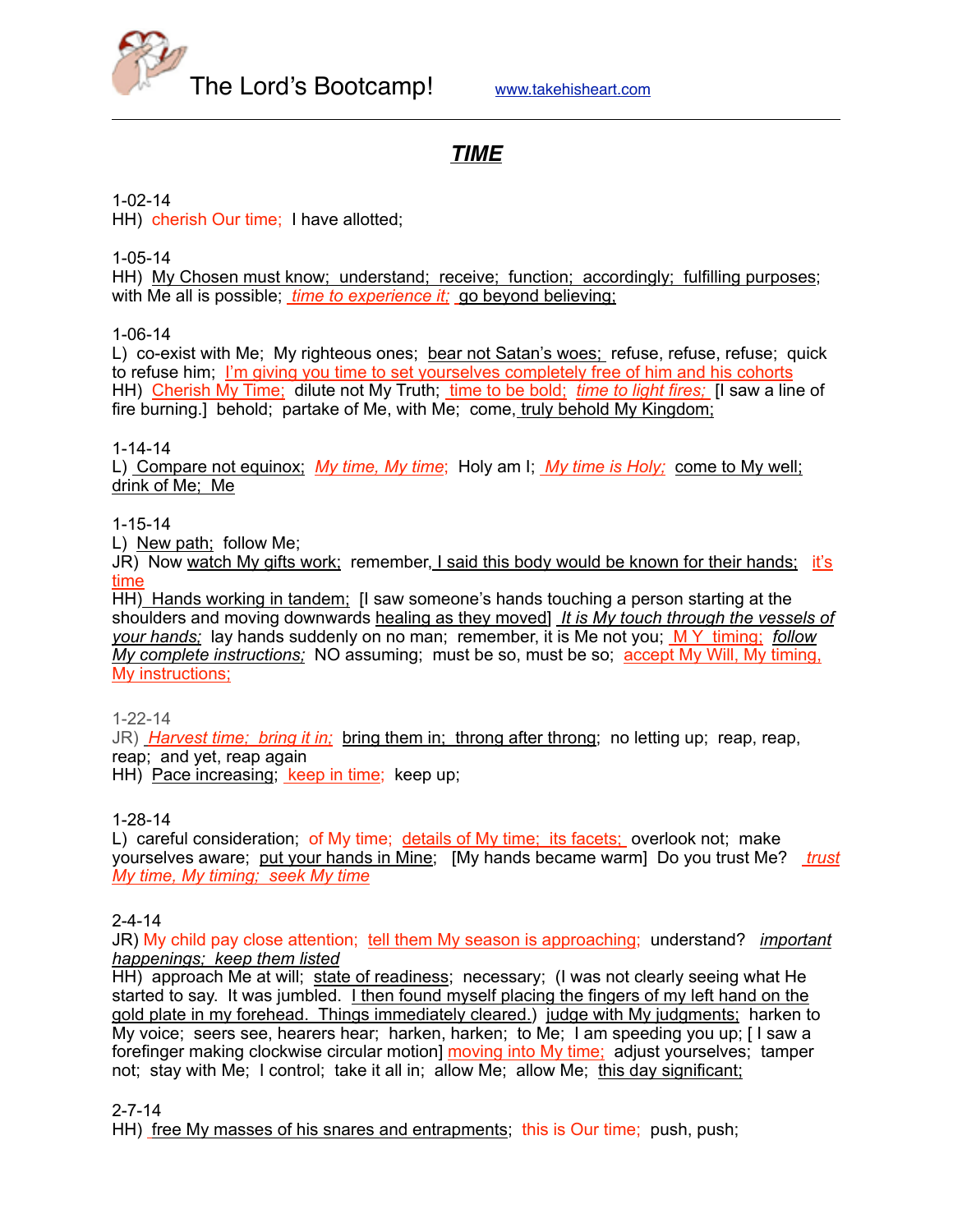3-10-14

HH) give concerns to Me; dwell not; continue to be one with Me; remember, *this is Our time;* give the enemy no time; *come forth in full authority given through your mantles;* recognize one another's mantles and authority given; they do not clash, they work in harmony in My body; *I've given perfect timing;*

### 3-11-14

L) well done; teach; all systems go; time very imminent; be punctual, ready HP) forget not thanksgiving; complete; utter; deter not; crucial in perilous times ahead; on track; give it

HH) take not away from what I have spoken; My words are not idle; tell them to listen, I instruct; stop cutting Me off; listen, listen, listen for My complete instructions; who wants you to assume? not Me; who wants you confused? not Me; again, take not away from My words; opinions and preferences are only opinions and preferences; *every word I speak has correct purpose*; *every pause I make has correct purpose;* listen for My complete understanding; it shall come in My correct timing;

### 3-12-14

HH) *recognize My timing; know My Will yield; stay in the realm I've called you to;* no falling back; defeat trepidation; you have the authority and power; use it; use it; obediently;

### 3-23-14

HH) Come My Beautiful Bride; time to fulfill functions, purposes; rise above ; all; *go to the four corners; shelter in Me*; worthy; Yes, I say you are worthy; deny not; I have spoken; I lie not; much work ahead; *work for which you have been chosen;* believe it; take heart; save, save, save; even the unseemly; bring all who will to Me; forget not this charge;

### 3-27-14 (THH)

L) Time is short; Time is short; act accordingly; intensity increased; be prepared

### 3-29-14

HH) Cherished; I have Cherished you, My Chosen; come into My fullness; now, now is Our time; let Me make you *completely Mine; My Queen; forevermore*; understand; forevermore; give Me your hand; I Thee Wed Time; come, My Bride, Come; Come, bring all who will; all who will;

### 4-01-14

HH) It is time, It is time, It is time; Come forth in fullness; My Chosen; you have been selected for this time; the purpose of this time; give Me your total devotion; no hesitating; come forth, *come forth; in Power, Might, and Beauty;* you are favored; you shall have favor; on the highest level; of state; readily accept; recant not; (Red) push forward; always forward; keep up with Me; lag not; *postulate not;* follow My lead; keep up, keep up; **Postulate:** V. 1. Suggest or assume the existence, fact, or truth of (something) as a basis for reasoning, discussion, or belief.

### 4-13-14

HH) *clock, be aware of My clock; waste not the seconds of My clock;* stand stalwart; in position; ready; ready for battle;

### 4-17-14

L) Timing, Timing, allow My Timing; *exactness;* no happenstance; regenerate; allow Me to regenerate; all I desire for you; all must chose to allow

### 4-25-14

L) punctual; My Chosen Bride must be punctual; every second counts;

HP) Myriad; so much to do on so many levels; We cannot waste time; pressure mounting; HH) Bride, Bride, Bride; Our time is soon to arrive; slack not; combust; tell them, waste no one's time; each must tend; all eyes open, attentive;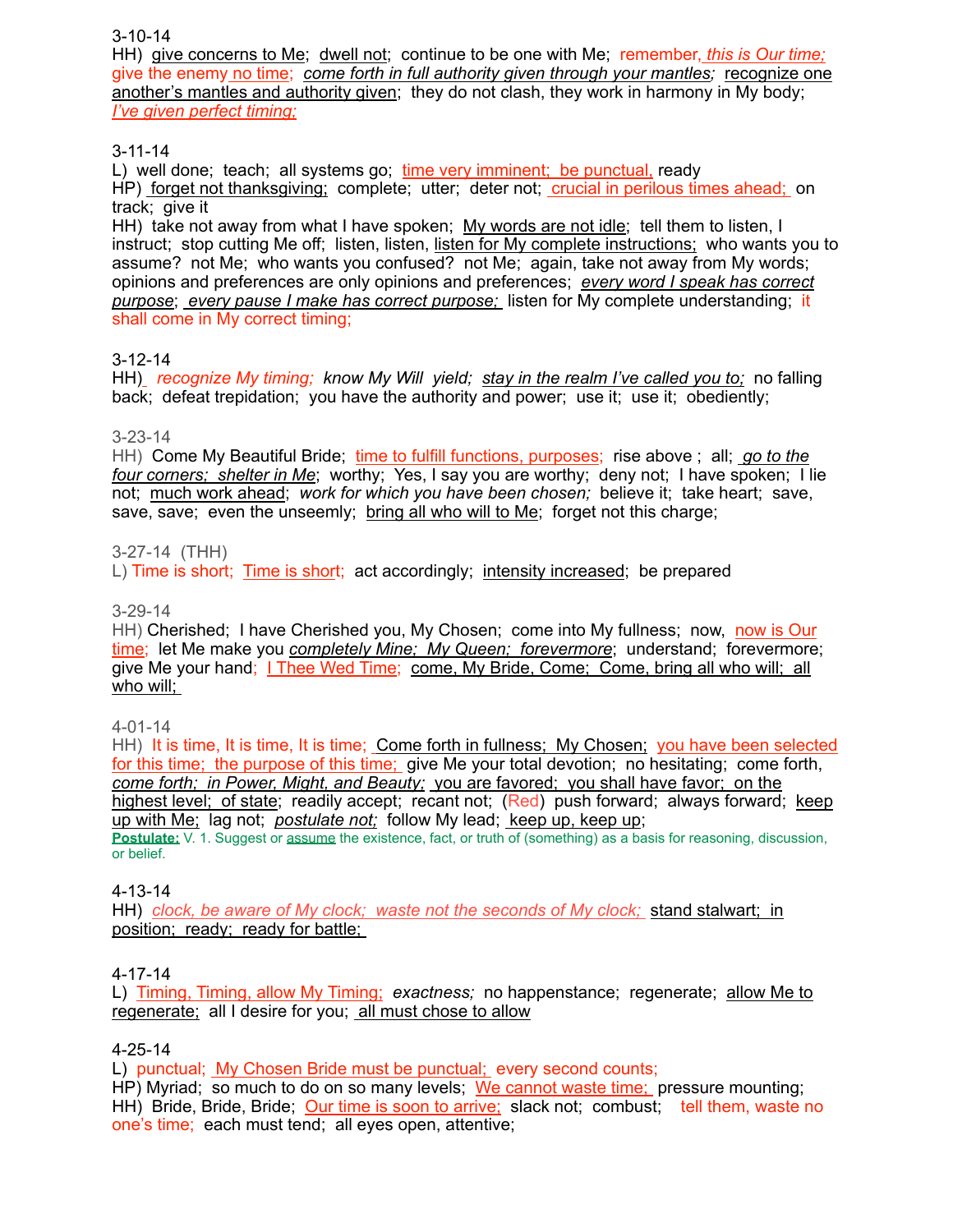#### 4-27-14

L) Calendar; watch My calendar; *events, events; pay attention;* 

HP) quiet time with Me; My whole body; understand listening; intense focus; allow Me, allow Me; fail not in this; no more

#### 5-06-14

L) Precious time with Me; (purple;) Our time together; purpose for every second; every part of every second; waste not

### 5-7-14

HH); *minister to My broken ones;* yes, the time is now; wonder not I make the arrangements; gentle stalwart soldier; answer only to Me; the time is now, you knew it was coming; go where I say go; Jacob will be your sign; much to do, much to do; worry not; I AM with you; worry not, you have the knowledge; yes, the anointing has always been there; (beautiful purple)

### 5-12-14

L) Invest your time in Me; all My body; *sacrifice of time*

#### 5-18-14

HH) be aware of what, who, and how you touch; when you touch; impeccable timing; My timing; saw red with His thumb; Yes, I AM in it; with you; *keep selves out; look, listen to Me;* 

#### 5-22-14

L) Prime time; Our time is prime; spoil not; *conditions changing; recognize; paramount* HH) time to step into My River; the depths of My River;

#### 6-22-14

HH) [I lifted silence.] *bring it on up; My anointed; watch;* 360 mode; see it all; note My timing; Our hands, Our hands; keep clean; purpose coming forth; be not dismayed; do as I say; crunch time; be ready;

#### 6-28-14

L) Paradise; sooner than you think; give Me control; yield all to Me; complete trust; more than, "Yes, Lord."

6-29-14

HP) come, come, come; time is short; *your clean hands are needed*; rinse them again in My laver; let them not be tainted; keep them clean, ready; [I held my hands out to Him. He place His right index finger in the center of each palm.] sealed; to carry out My purposes; tell My Body; for each who will choose; time, time for the hands

HH) *Now Our hands can co-mingle on a whole new level;* tell them, tell them; so many facets to reveal; allow dismay no time; stay totally focused; miss nothing; Mighty hands; *focus must not even flicker;* you can, you can; I have trained and equipped you each; your purposes and assignments to fulfill; come, come into Our time; be assured; no more fleeting doubt; shut it Out;

#### 7-12-2014

HH) *time with Me; only Me; Our white time; must be;* enemy forces want your time; resist; corporate resistance; each resist; *united efforts a must;* must; fitly joined; fitly; understand; *fit yourselves; whine not*; each must do; put off not;

#### 7-24-14

L) Healing in this house, this room; let it be so; follow My lead; urgency; get it ready; parallel, parallel, parallel; *rejuvenation time; limit not;* Praise Me HP) *junction time; meet with who I say; staff with who I say;* not who I want, but who I say; careful; open My doors only; eyes on Me, not how things look or seem; *small, sly assumptions are still assumptions; Stop, Stop, Stop; listen only to Me*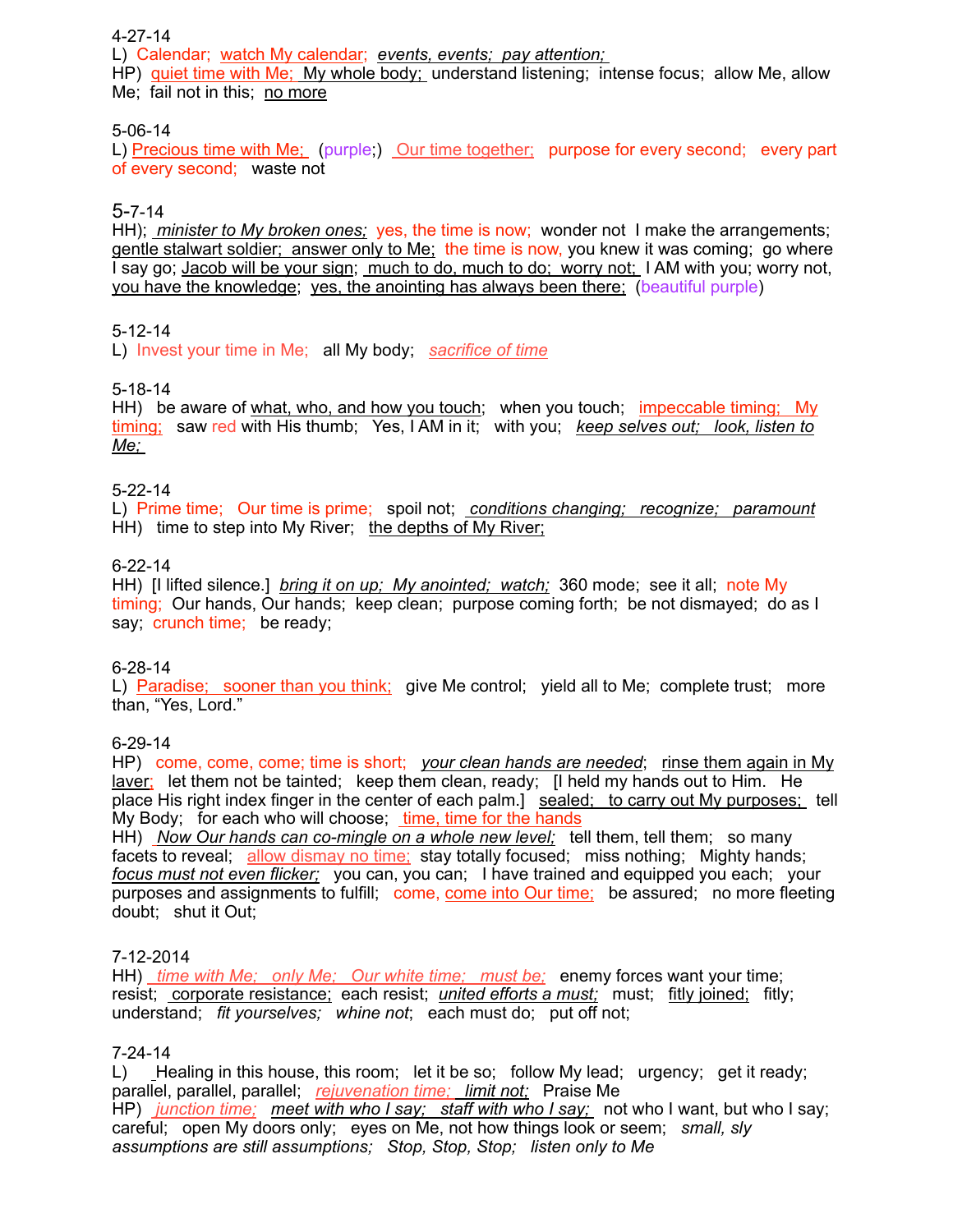HH) *keep all things holy;* all manner of thinking, acting, speaking; Holy; excuses do not excuse; no time, no time; *each is responsible; now;* choose, in or out; *I take your silence and return Blessings back to you;* Back not away; *I have so much yet to give My Chosen, My Bride;* come, come; free of all hindrances; take heart, come; come with Me

### 7-25-14

HP) gather My truths; grasp, hold tight; *package; basics; travel package;* see to it; *little time*

### 7-27-14

HP) pick up the momentum; you must, My Chosen HH) holy time with Me; *turn your focus onto Me;* determined; zero it in on Me; not even a fraction off any time; zeroed in on Me; now, let's move

#### 7-29-14

L) *punctual; My Bride must be punctual;* aware of time; look for My timing; in all things, all matters; required

#### 8-02-14

L) My lower lights are burning; carry out My assignments; complete; waste not time; much to do; urgent, waste not time or effort

#### 8-07-14

HH) Quality is Our time; Bliss to Me; I cherish the time you give Me; [ Red]

#### 8-12-14

HP) *Our work is scheduled; yes, scheduled; time framed;* wash up, clean up and let's work HH) *silence is golden; precious beyond measure; holy unto Me; core is set;* listen to Me; core is set; *foolish questions; ask not*; *My time is prime;* as is yours; waste not; backslide not; bring in the workers; prepare; My workers are available; bring them in; purposes set; government in order; tend to it; *set the pace; My pace;* recognize; push, Bride, push;

#### 8-30-14

HH) *My special ones; hie; time is so short; purity, perfection; must;* procrastinate not; time, short; *Listen to My Prophets; My Prophets; false, beware; closer than you think;* beware; all is not as it may seem; beware; exposure, must; careful judgments; look to Me; look to Me; details, details, details; see the subtle details; give Me your time; time with Me; must not assume; or overlook; careful watch; blinders off; get them off; My Chosen;

#### 9-01-14

L) *punctual; on the dot;* time, time; *imperative, must;* awareness of time; [I saw deep purple with the white thumbprint.] deeper importance than you think; far reaching; see to it; punctual

#### 9-07-14

HP) My faithful, you must work fervently, efficiently; so little time and much yet to do; *be not frantic*; listen to My every word; crucial, crucial

### 9-19-14

HP) (Red) complete picture; (Red) now come, come; come into My bosom; diminish not; *I speak wholeness over you;* you and yours; for a time, for a time; interject not self; accept My plan; for you

#### 9-20-14

HH) lifted silence) (hands got hot and then He showed me to put my hands on my forehead, temples, and eyes.) *cognizant of all matters; fallow ground;* (Red) (Red) so many details; point them out; time for your vision to come into its fullness;let it profligate; unmeasurable magnitude;*yes, I said unmeasurable;*unmeasurable to man's ways; take it, believe it, let it be so; connections lit;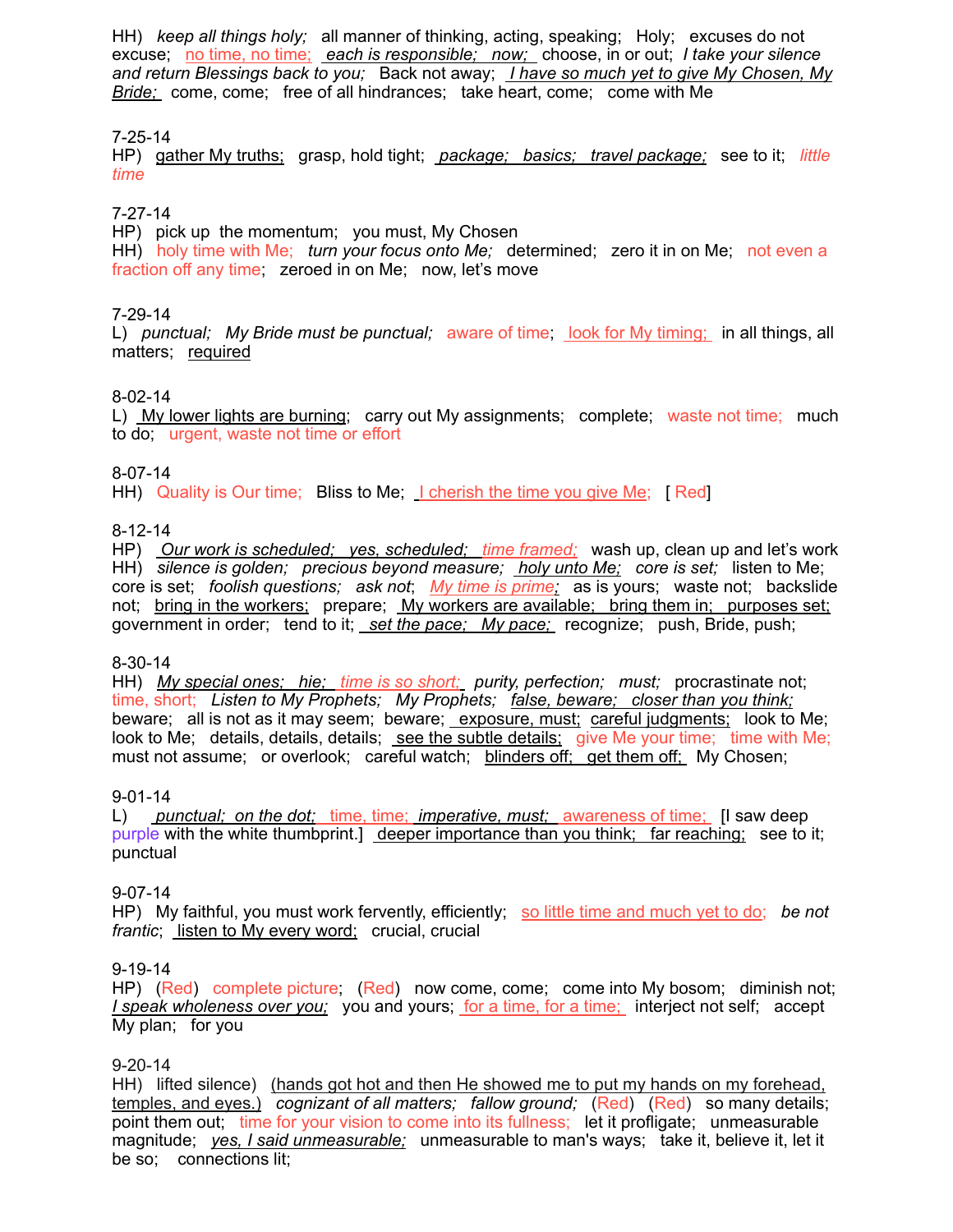9-28-14

HH) Joy comes to those who wait; may Joy come to you; aboundingly so; come up hither; My countenance upon you; be all as I say; doubt not; Mercy, My Mercy I give; receivest thou Me; *(I saw 3 beautiful round balls and some tiny twinkling lights that caused me to think of Christmas time.) It shall be then;* (all Red) Count it all joy; it's time

#### **10-14-14**

**L) lift all to Me; be gracious; punch through; time warp, understand; My time, My time; set in motion; attention**

**HP) time is marching on;** *keep up; tend to your eyes;* **must clearly see; ahead, ahead; (Red) procrastinate not;** *look at My lead;* **look; study My lead; assume not**

#### **10-15-14**

**HH) allow Me to cleanse; (He washed my face.) sugarcoat nothing; raw truth; must prevail; allow it;** *must put forth My truth as I say, when I say; My timing; not yours; be certain of My timing; certain;*

#### **11-03-14**

**L) (Big square of DP)** *Our time sealed;* **precious to Us both; HH)** *Holy Time, Holy Time, Holy Time, Holy Time, Holy Time;* **(Red) be assured Our Time is Holy; (DR)** 

#### **11-06-15**

**HP) time as you know it will soon end;** 

#### **11-08-15;**

**HH)** *sit with Me, in My presence;* **wait; while I work out the timing; with Me all is well; assume not; allow them to assume not; recognize it, correct it; move on;** 

#### **11-09-15**

**HP)** *take advantage of the time I give; waste not;* **continue to allow Me; in your midst;**

#### **11-12-14**

**HH) Holy time with Me;** *accept My Joy;* **til your journey's end;** 

11-14-14

HH) Cherish this time I have provided; *almost done;*

11-18-14

L) *time is prime*; wisdom, wisdom; allow, receive; HH) precarious times; (Purple) give them to Me; worry not;

11-21-14

HP) now walk; circumspect; unbound; unburdened; *My approval;* walk in My approval step where I say step; and when; follow precisely; must; time is short; you must;

11-22-14

HH) My silence I give; intermingle; *power increasing;* rejuvenate; speak to your body; yes, power up; *Our power is a force with which nothing can compare or compete;* (Red) know that; see it at work; It shall be; It is; ignite My Plans; *overcoming power; witness; My Precious, My Precious; Our time has come; take in all I have spoken;*

11-24-14

HH) feel My heat, My glow; reach up; prepare My way; *We are in the time of preparation; purposes to complete; tasks and assignments being given;* l*ook to Me; look to Me with intensity*;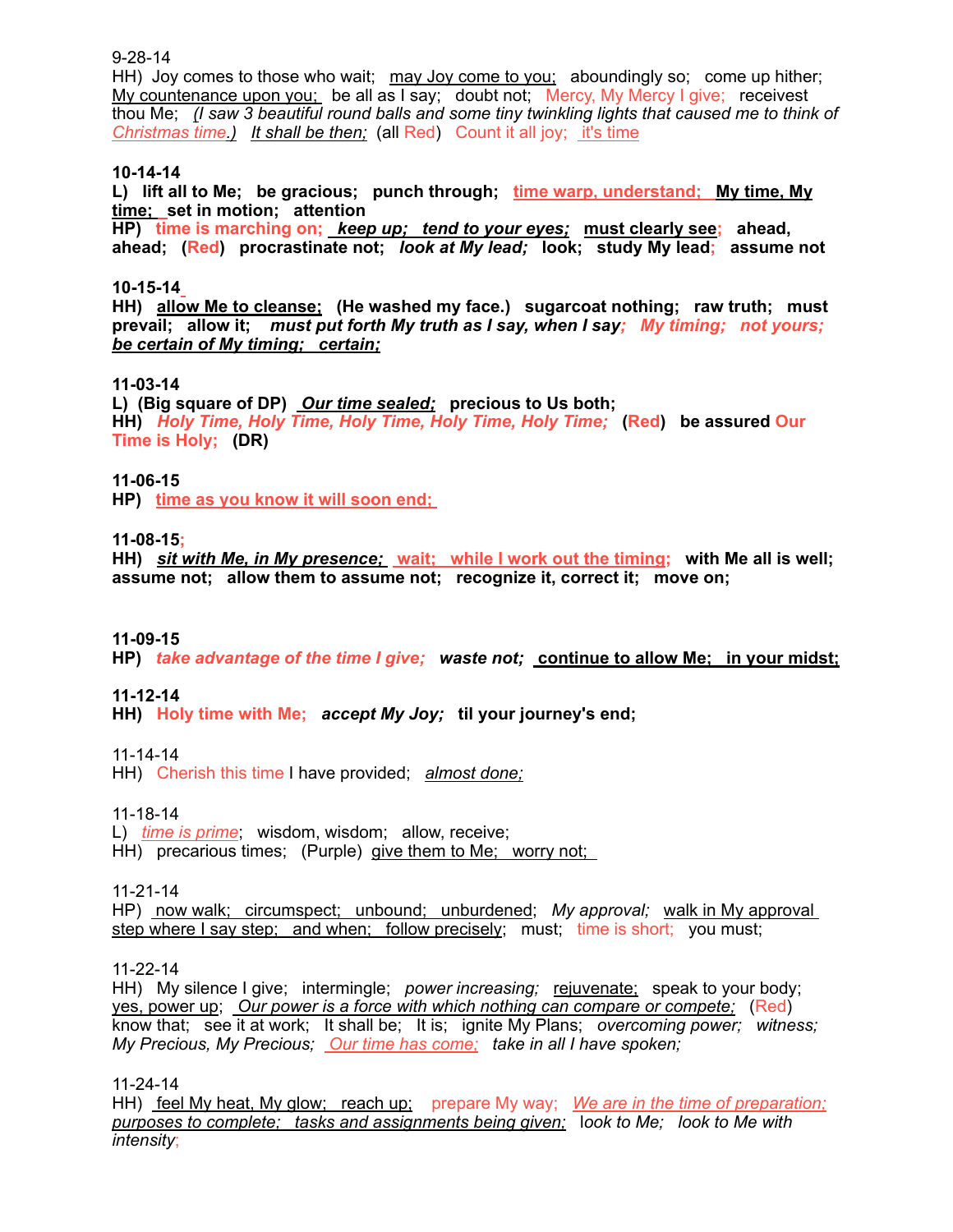### 12-19-14

HP) Hallelujah; now My Body must work; DPT My time; My timing; the time is now; now means now

HH) Behold, Me at work; *be not late;* (I lifted the timing to Him and saw.**.**) **1:00;**

# 3-02-15

HP) all in My time; understand My time; *obtain My blessings in My time;* (DDRT) look for My Will; allow it; parallel with Me in My time; come forth, come forth; I shall reveal

HH) step into your full purpose; time, time; give Me complete trust; expect much; legally done; your eyes have much they must see; (DR) I shall reveal; be not surprised; ; I give of My white time; *receive, receive, receive; It is My Will;* be not concerned what others may or may not think; *be in My white zone;* bridge the gap; My liaison; do what We must;

# 3-04-15

HP) come into My presence; stand with Me; with Me; stalwart; unyielding to the enemy; understand My time; (DRT) (DRT) *all must come into My white;* My Bride; My Child; into My white

# 3-06-15

HP) expect; much is ready; ready for My timing; hinder not; recognize and hinder not; eyes open; see all clearly; (DRT) understand My flow

# 3-07-15

HP) (DRT) keep your feet free and on My path; much to do; watch the time; so little left

# 3-27-15

L) lag not; in anything; We must speed up; allow your increases; now, watch the progress; progress in numerous facets; be it so as you have spoken HH) your silence allowed Me to bring about *external blessings* I desire for you into completion; returning them back to Me brings more increase for Us both; a principe of increase; (Red) *bless, bless, bless; always be a blessing;* (Red) (Red) *now, go forward; in My flow; stay in it; move with it;* My timing;

# 4-06-15

L) conditions met; continue in My will; fret not; I will take care of timing;

# 4-17-15

L) Posthaste; watch the time; *My timing, My timing, My timing;* exact; all must be; worry not;

# 4-24-15

HH) you are changed; you are now changed; you are forever changed; *from the inside out; and back; My apostle;* your time is current; now; be not afraid; let no man, no being thwart you and what I have anointed you to be, to become; lift yourself to Me; give Me all doubt; I have called, you have chosen; it shall be; woe to whoever may try to deny what I have deemed; hedge; (I thanked Him for the hedge I now knew was there.) now sit; My hand, My right hand shall continue to be upon you; *as is My Grace;* (DRT) yes, My commitment to you continues; give Me your tongue; *you shall orate without fear;* fearlessly, fearlessly; I declare it so; (DPRT)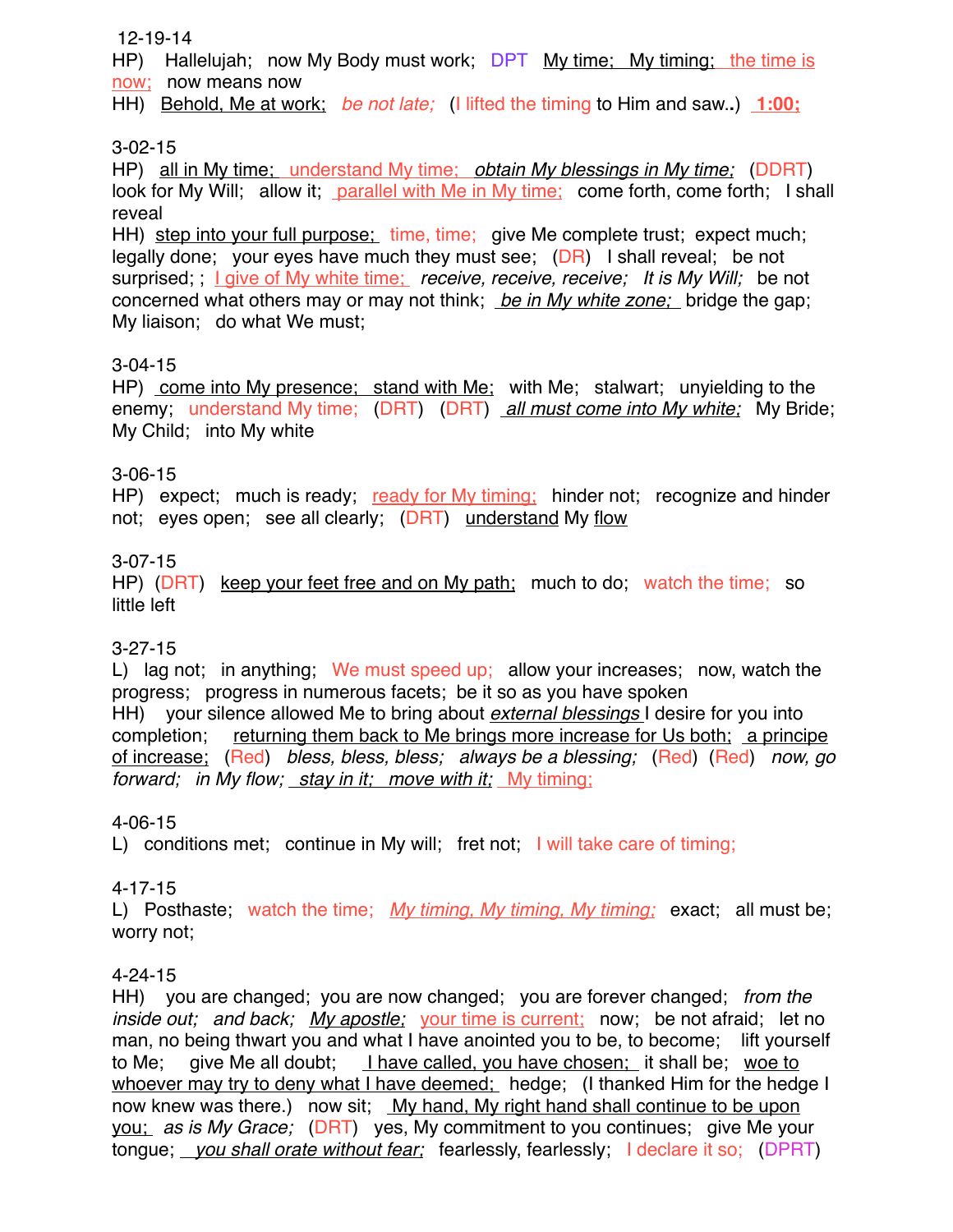it's true; sealed; Our truth shall prevail; there shall be silence during and throughout oration; expect it, receive it;

# 4-26-15

HP) move into the understanding; yes, into understanding; now, the time is now HH) know the time for judgment is; harsh for some; be not afraid; remain stalwart; firmly rooted; trust Me, trust Me; keep focused on Me; on My son; yield not to the enemy's wiles; be consciously aware of the snares and traps; especially the subtle ways of evil; seek Me constantly;

5-04-15

HH) allow the enemies no moment of time; Our time;

# 5-07-15

L) Pronounce; My will; as I give; time; some things I have scheduled to reveal; be ready as I give; *yield to My Son; He shall lead;* mounted; follow Him, follow Him; tell all who will;

HP) stay with Me; obedient ones; stay with Me; time, time, time for so much; *much already on the horizon; much on horizons to come;* aware of My purposes; deny them not; My realm, My realm; prepared for you; understand; push, push forward

5-08-15 HP) I shall reveal; in My timing;

# 5-11-15

L) punctual; I am punctual; My Bride must be also; My Chosen Ones, be aware of My timetable; *aware as I reveal;* be not careless or remiss in this;

HP) *serious, serious times ahead;* so, so many to save; must control self; keep it out; aware, *aware at all times;* tend to My tasks; as I give; *punctual in all tasks, all matters;* assume not; *be punctual*

# 6-02-15

L) Cherish time; waste not; short, short; use every second, every millisecond wisely; attuned to Me; so aware of Me;

HP) insight; you have insight; must use to the fullest; times ahead require it; be ready; know you are equipped; be solid in this knowledge; let not doubt filter in; it must not be allowed to increase for any reason; keep it out; must recognize for what it is;

# 6-05-15

HH) position; your position; *paralleled in My parameters;* not man's, Mine; patient; dual time; chide not My Bride, Chide not; be not tempted;

# 6-06-15

HH) the way is prepared; you must follow as I show; be not impatient, but yet be ready to move at a moments notice; *MY Chosen must all be ready*; <u>time is ticking;</u> some are not yet ready; aid; encourage; look to Me; all must look to Me; I am the one from whom their help comes; remind; keep selves OUT; be on time, be on time;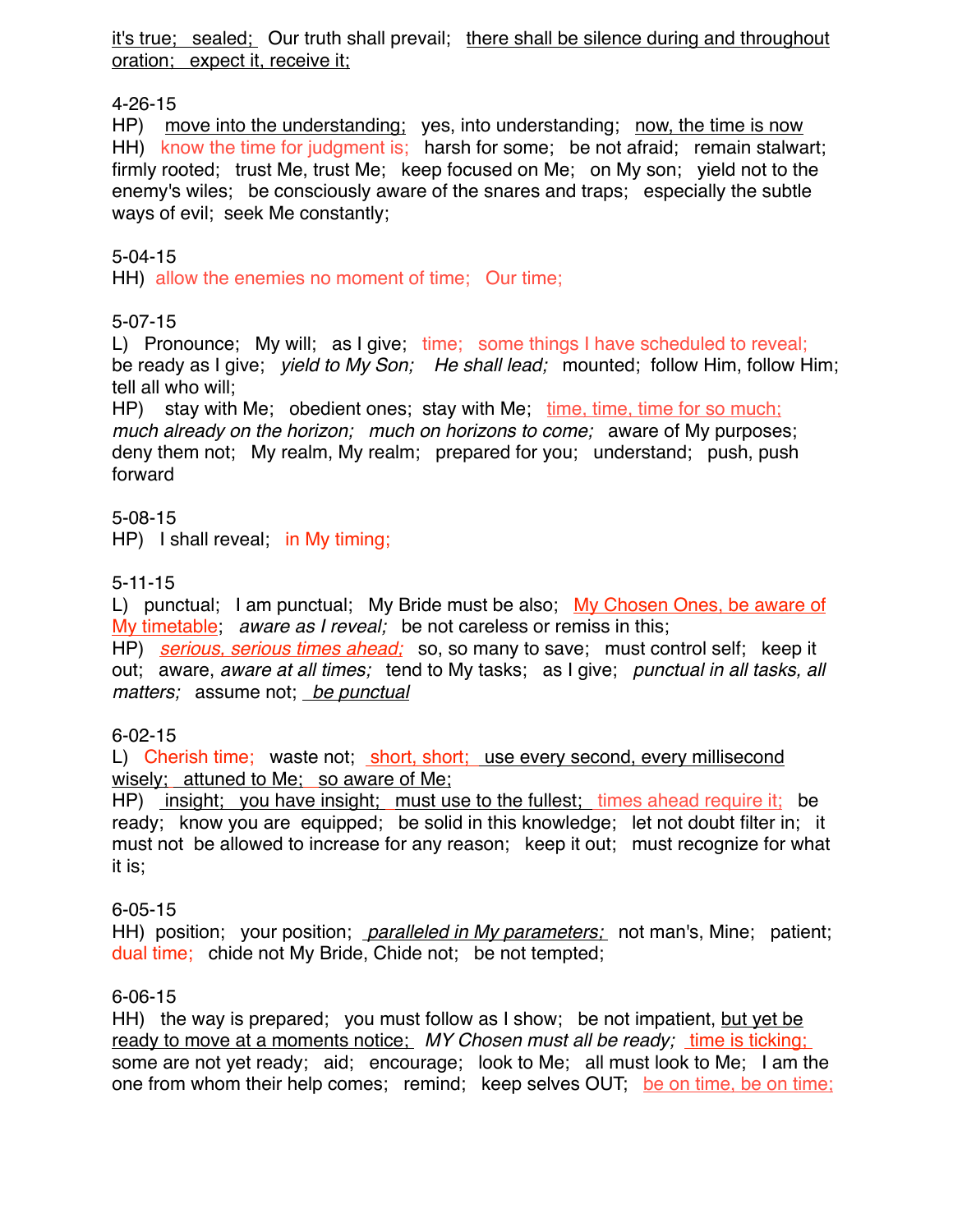6-08-15

HH) time, time, major breakthroughs; (Red in front of left half of vision)l *physical breakthrough;* many, many; expect, hinder not; tell My Body;

# 6-10-15

HH) *times are perilous;* you know that; take ultra care; your eyes must see all the fine details others miss; *this your duty*; *allow Me to anoint with a new anointing;* an anointing for these perilous times; now, expect;

# 6-17-15

HP) your way is prepared; lead the lost to Me; you know time is short; be accountable; every second; Our time shall be different; worry not; I am with you; I am in control; remember; I am the controller of time; choose carefully whom you tell; *tell My Chosen to be select;* be aware of Me and what I am doing; especially today;

# 6-21-15

HP) You say, "Yes, Lord," but your actions carry hesitation and lack of determination; *no more; no more; you have the knowledge; now act in total instant obedience;*i t i  $\frac{s \cdot \sin \theta}{s}$  look not at one another; tend to yourselves and focus on Me; let your focus be on Me

HH) strict measures; it is time for strict measures for you each; be encouraged; *you are ready for this step; it must be;* 

# 6-24-15

L) precarious times upon Us; take care, Bride, take care

# 7-08-15

HP) I appreciate that you forget not to Praise; allowing Me entrance; Praise is always crucial but even more so in this new phase; be quick to Praise; quick; forget not; time crucial; waste it not;*follow My schedule;* eliminate petty things; time wasters

# 7-20-15

HP) console as needed; console with My truth; help the lost come to Me; time is short; waste it not; time to gather My sheep; adhere to My timetable; it must be; stay fixed to My plan

# 7-22-15

HH) enter, trust; My hand is upon you; (I saw His hand.) I shall direct; allow Me; only Me; now sit; the time nears; stay attuned; expect much; I expect much of you; reservoir full; use from it; dip deep; continue on the path I have put before you; change it not;

# 7-24-15

HP) tend to your purposes; be frugal in this; waste not; stay on time; proper; all things done properly; properly and complete; see to it

# 8-03-15

L) all details; done orderly; timely; sequentially at times; be not remiss; no procrastination; all have purpose; timely purposes; tend, Bride. tend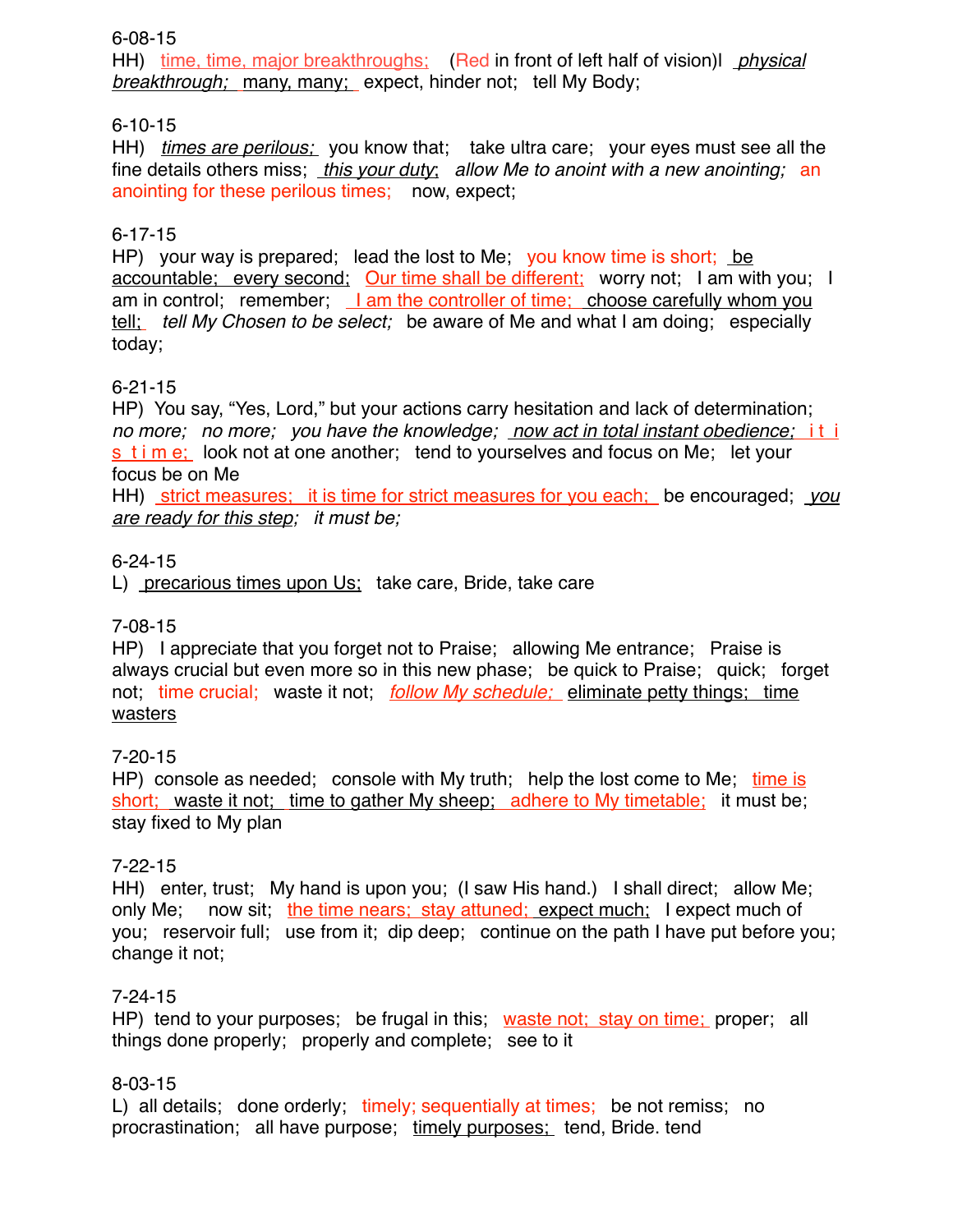HH) My time, My time, My time;grasp, understand My time;purpose; My timing; look for My timing; attune to My timing; Bride must; assume nothing; know; grow not weary; let it not enter; give it no place; be unflinchingly determined; *wait for My exact timing in all matters; you know it is crucial;*

# 8-09-15

HH) join Me; cherish Our time; Correct, Our time is so special; hustle; tell the Bride to hustle; slack off not; keep the pace; the pace I set; rush not, panic not, but hustle; understand; no time to waste; gather My words; *learn; gather, reap; increase; cycle must flow;* ever increasing; be not satisfied; increase momentum; waste not capacity; work to fullest capacity; moving, doing as I say;

# 8-11-15

HH) muster up to the plate; (I saw a ball diamond home plate.) you know you are a hitter, My solid hitter; hit among the stars; yes the universe; you know how; you know how; yes, trained for it; now time for each to step up to the plate prepared for them; *mantles secured,* in place step up Bride, step up;

# 8-23-15

HH) *doubt not; let no doubt enter; ever;* doubt wastes time; deny its access; take My steps; do as I say, My Chosen; stay close, close, close to Me; I am your provider; your healer;

# 8-30-15

HH) time for true obedience; sure, solid obedience; no hesitation; none; come, Bride, enter My sanctum;

# 9-06-15

HH) journey's end; watchful; watchful; keep all covered; use My strength; My fortitude; yours for the asking; ask Me, ask Me; you are on My clock; (Red) yes, you may take comfort in that, but yet stay ever so aware; I have your answers; all answers; yes, you now have the fortitude to do what you must; ( I placed my hand on the words, thanked Him for them and activated them.) *Power; such Power;* (right leg tingled) (Again I put my hand on the new words and activated) *Preach*; (again-hand and activated) shall be;

# 9-18-15

HH) Our Time, Our Time; *We are in Our Time;* back not away; Our motion is forward, always forward; retreat is not in My Plan nor My Will; Bride, be in forward motion;your path is laid out; keep in step on it; keep in step; *perfect timing, My timing; allow it;* good choice; now keep moving; allow no stagnation; it is not of Me; *now continue on; marching; to My cadence;* go, go

# 10-06-15

L) My Bride; precious; honorable; fulfill every purpose; *watching My timeline;* comprehending; joy, joy, joy to My Bride

HP) Thanked and Praised) Our work must progress; yield no space to the enemy; *yield no time to the enemy; recognize their time wasting tactics; render them void;* your allegiance must be only to Me and Our Father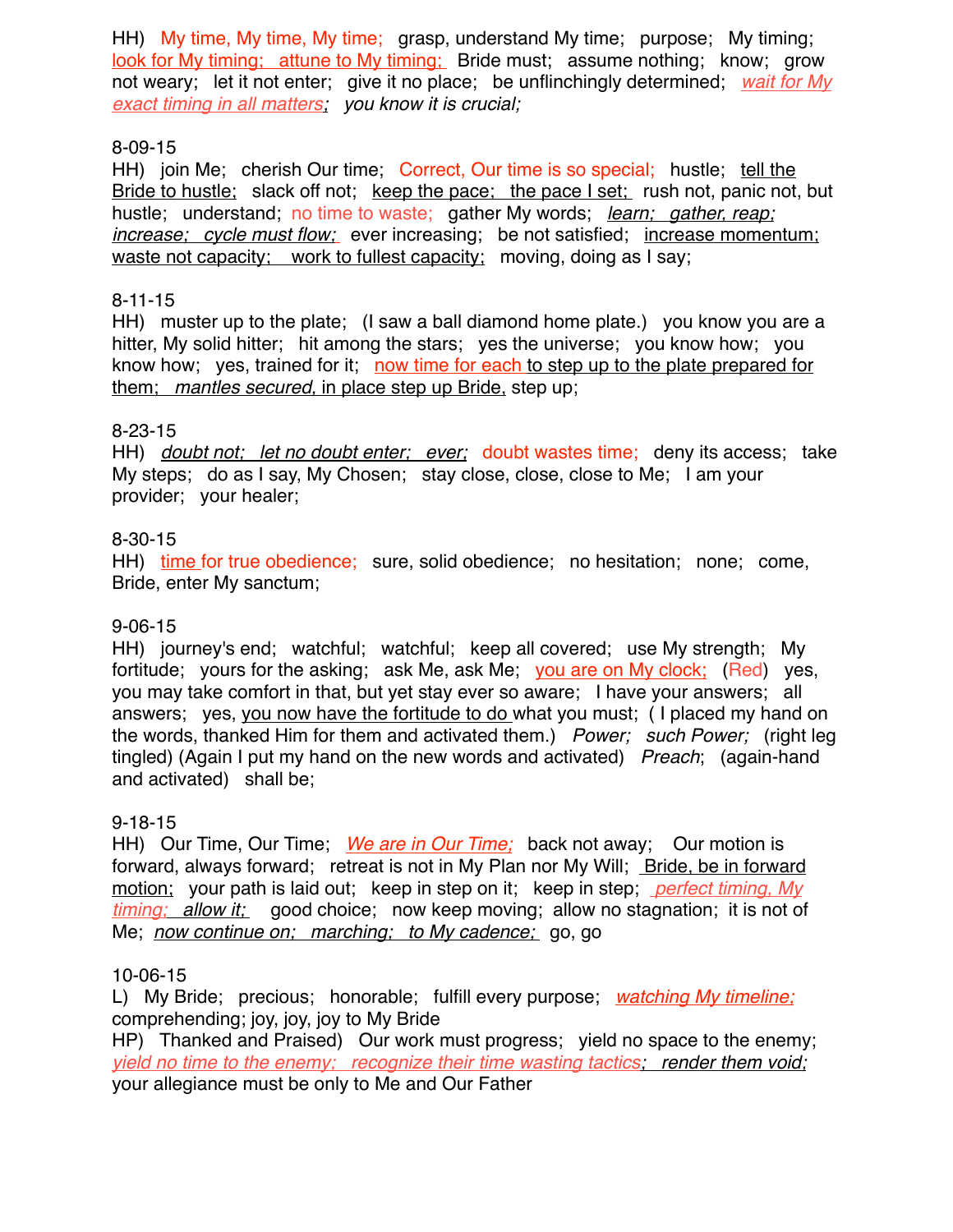### 10-23-15

L) Time at My Laver; Cleanses; facets yet to learn; teach; yes, equipping begins here; tell them

HP) each step taken so formidable; each must be taken as I direct; *at My time; not before, not later;* tell them to watch, to l i s t e n; help them, help them; they know not;

# 10-28-15

L) Procrastinate; man procrastinates, I do not; Our work must be done on My schedule; My perfect timing; Bride, follow My plan, My schedule; it must be

# 10-31-15

HH) this hallowed place; special anointing; receive as I give; write all; true record; yes, sit; much given, much received; hie, hie, Child, We must hie; *be not surprised at Our pace;*DPT; it must be for a season; so much to yet accomplish; be aware of Satan's efforts to change Our timing; deny, disentangle, disallow, deactivate;

# 11-14-15

HH) so much progress; still more, still more; patient; *wait for My perfect timing; allow My time;* sufficient, all I do or say is most sufficient; I waste not; patience with one another; careful purposeful sharing as I say; My timing imperative; some are wondering; acknowledge My timing;

# 12-12-15

L) If they only knew; but not yet; patience; *much to be put in place and activated first*; patience;*wait for My timing;* 

# 12-16-15

L) Yes, all must enter into perfection; into obedience; eliminate procrastination; mess not with My timing; be so totally aware of what I am saying, what I have said

# 12-20-15

L) Timely, Timely, Timely; all actions must be timely; be done in My time; heed to My time, My Chosen

HH) Child, this is a Holy time; ordained by Me; yes, preordained by Me; My Chosen must watch and listen; much to accomplish; yes, keep your feet planted on My solid ground; crucial, crucial; *time for fulfilling your purposes; purpose after purpose after purpose;* stay, stay obedient; must stay obedient; **I shall send you** forth in My time for My purposes;My plans charted for you each and for you as one; prepare your hearts; they must be prepared;

# 12-22-15

L) Prepare; horizon closer; much ado; Bride, stay calm; stay in My calm; My Chosen, chosen for this time, this hour

# 12-25-15

HH) I admonish you, Child, mind the time; mind My time; so close;

# 12-27-15

HH) together We are the force Satan cannot defeat; We are gaining ground; We are taking back what has been stolen over time; Our time has come;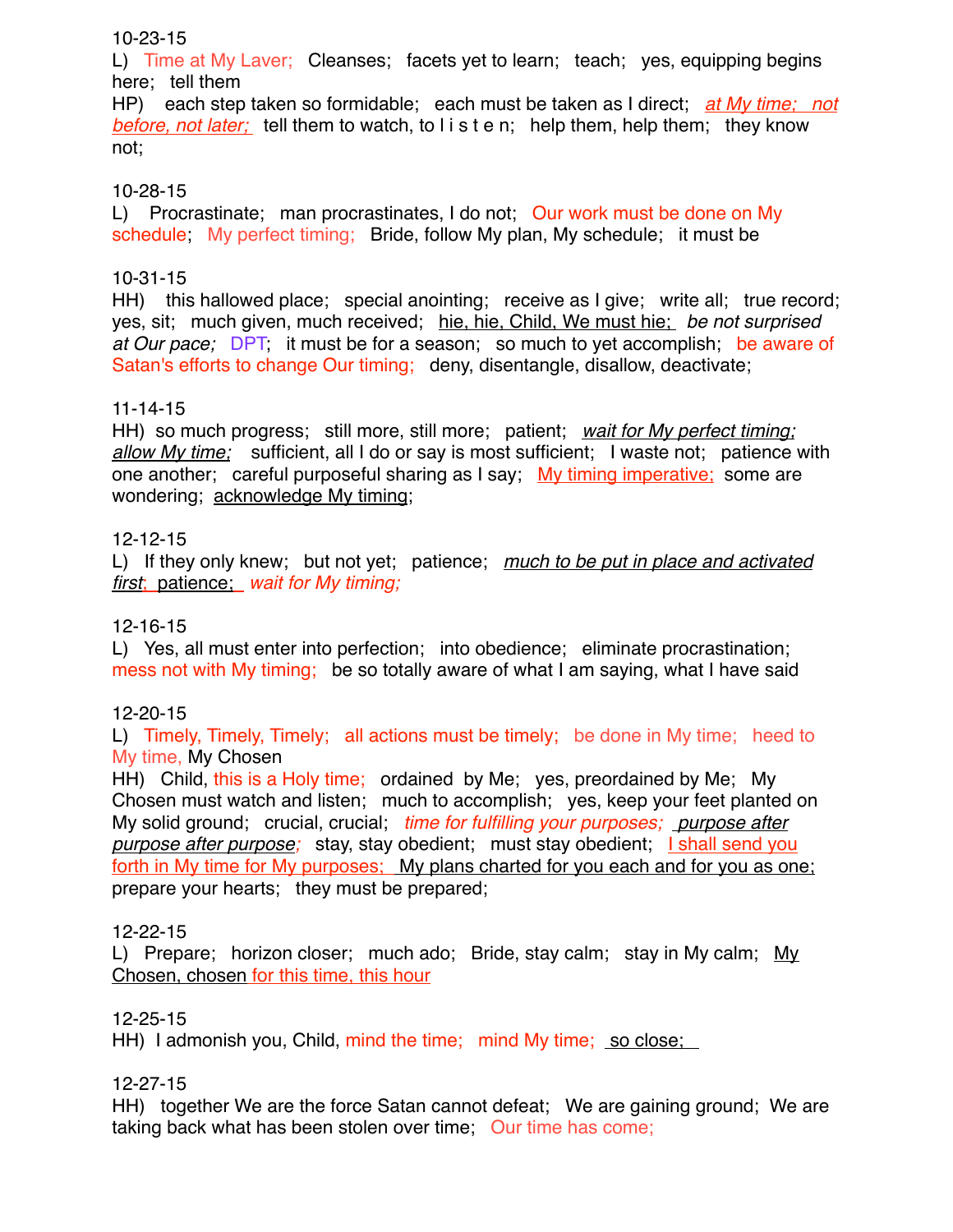# 1-03-16

HH) your soon is different from My soon; always allow My impeccable timing;

# 1-16-16

HH) come, Child; Holy time; Our time is Holy; grasp that; not to be wasted; ever;

# 1-19-16

HH) My timing is crucial, My timing is set; let no one, nothing change it; *you must be mindful of My timing in all matters; know that the enemy is at work to derail Our timing, Our efforts;* 

# 1-20-16

HH) another time has come; receive its coming; (Father, by the authority given me I receive this new time by the authority carried in the name Jesus.) that does it;I shall continue to reveal; be ready;

# 1-24-16

HH) Our clock is ticking; commodity; time, most valuable commodity; see it as such; not to be wasted; *time as man knows it shall end; sooner than he knows;*

# *4-01-16*

L) know the time;pay attention to the time; My calendar;My agenda for the calendar; seek Me;

# *THRONE ROOM/HOLY of HOLIES: 4-06-16*

*MM - unify your unity with Me / My cords cannot be broken / unify with Me / time, time, time, time, time / understand the strength of time-fold / five times over / draw from the knowledge / guess not, assume not / wisdom and knowledge I release to you*

# *4-17-16*

*Ministry Meeting*

fret not; hosts in place, time-fold in place; Our fold of time, Bride; stand staunch, **Bride** 

# 4-24-16

HH) come Chosen; make use of Our time advantage; intense usage; all sorts of battles to win; not to lose, but to win;

# 5-09-16

HH) My hosts are active; working as you, My Bride, have instructed; understand their worth; understand their purposes; in depth, in depth; grasp all facets; understand your role, Bride; understand your authority according to mantles and positions; silence; it is time for restoration; usher it in, Bride;

# 5-12-16

HH) adjust, adjust, adjust, adjust to My time span; (By the Authority in the Name Jesus, I adjust to the time span of Almighty God.) Alex; (silence; in song, "Precious Lord, Hallelujah" several times) *Alex must listen to Me; DDR; yes, commitment must deepen;* this, I have spoken; conjure not, Bride, conjure not; nor yield to conjure; let it not root; let it not settle;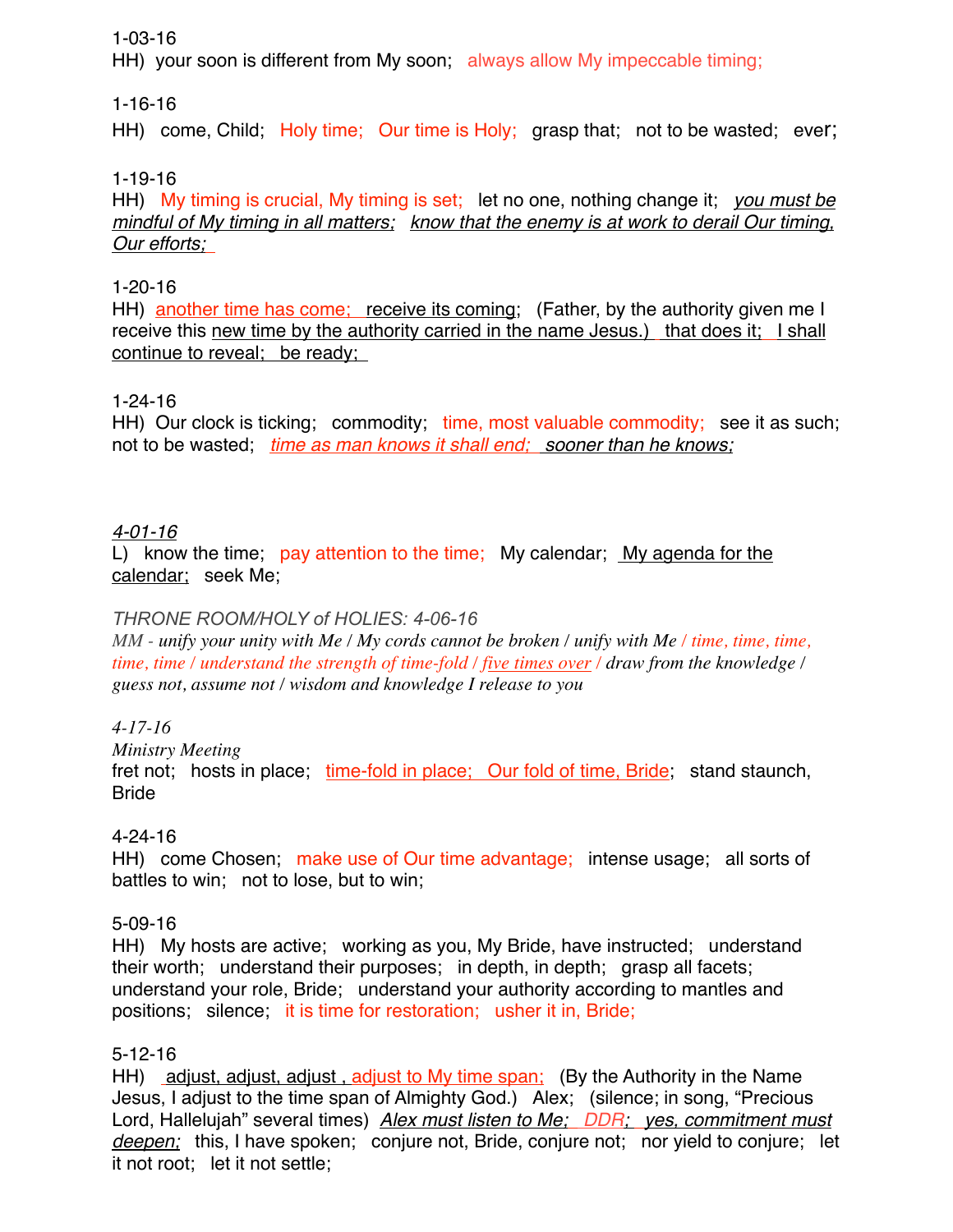5-14-16

HH) allow My time; (By the Authority in the Name Jesus, I allow Your time, Father. I allow every legal aspect of it.) thank you; legally done; now, hang on; much, much, much you shall see; hang on;all must be;*alert the Bride;*

# 5-19-16

HP) Holy Time;grasp that Our Time is Holy; all I do is Holy; therefore, now *grasp and teach that Our Time is Holy*; see it, treat it as such; grasp significance, Bride, grasp

# 6-01-16

HH) ask; legally ask of Me; time is limited; *be on task; be on time;* pay attention to My time; adjust yourselves to My time; this must be; see to it; now go

# 6-05-16

L) keep the time, Bride, keep the time; every tick in sync with Me; *shoulder that task, this responsibility;* honor Me with your efforts

# 6-12-16

HH) patient, Bride, patient; all things in My impeccable timing; allow Me My time schedule; *yield to My schedule;* 

# 6-18-16

HP) Expansion; call it into double time; see it, be aware of it; *keep hosts on task;* 

# 6-28-16

HP) time; essence; work, Bride, work; be aware of My time; My time, not man's ideas of time; My millennial time; adhere to it; *waste it not*

7-23-6

HH) time, time, cognizant of My time; My pace; stay with Me; imperative My Chosen stay with Me; exact timing; you know you must; *disallow every distraction;* 

# 8-14-16

L) careful with plans; align with Me; *be not careless with time; Our time, Our time, Our time;* infringe not on Our time

# 9-16-16

L) Cherish Our time; see to the silence; perfect

9-19-16

HP) synchronize with Me; your time with Mine; must be; *precision, precision, precision;*

# 10-04-16

HP) the time is nigh, the time is nigh, the time is nigh; Eyes wide open, MyChosen; looking, seeking, watching; *ever so diligent;* heed My call, heed My warning; no remiss, no remiss